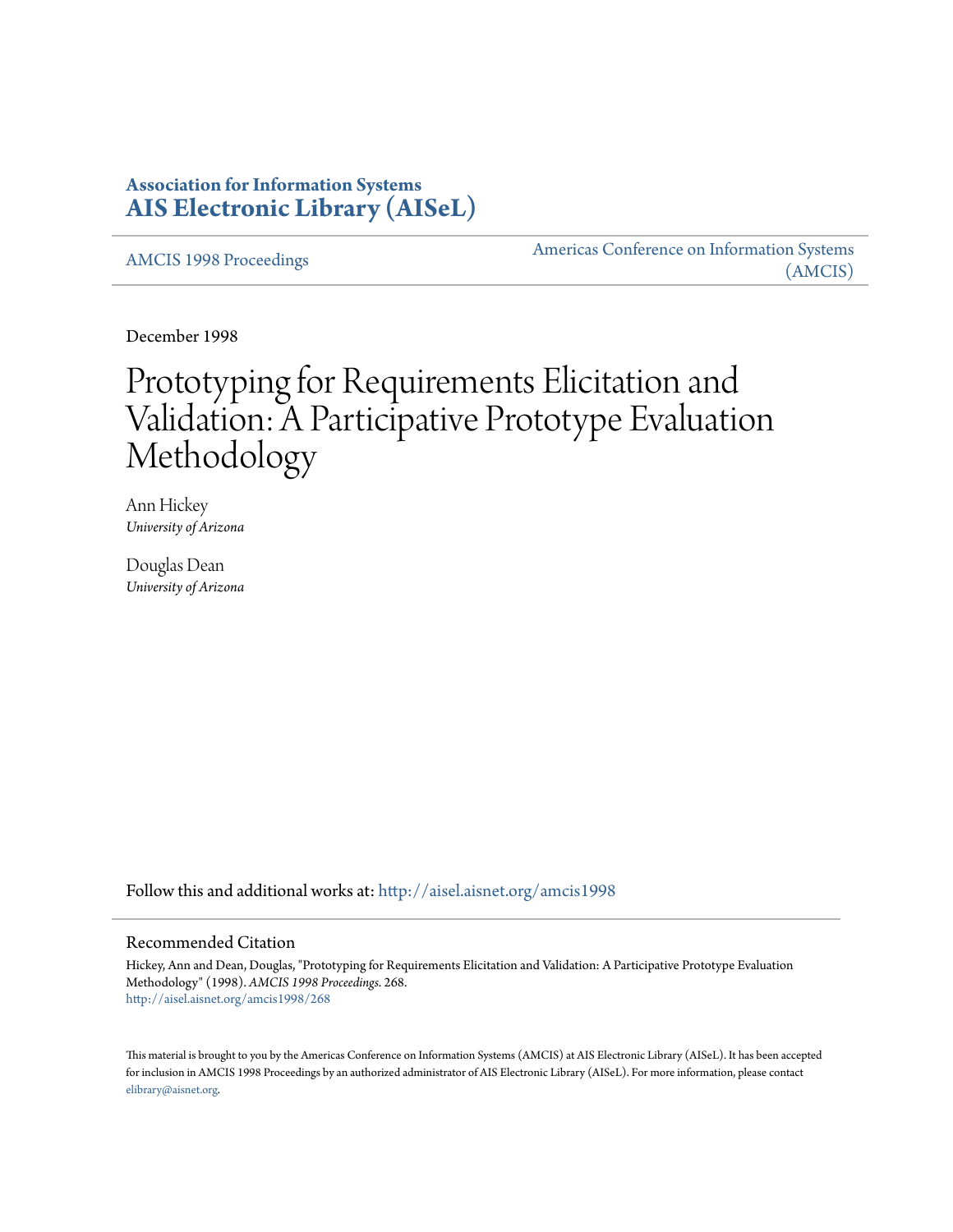# **Prototyping for Requirements Elicitation and Validation: A Participative Prototype Evaluation Methodology**

**Ann M. Hickey Douglas L. Dean** Center for the Management of Information University of Arizona

#### **Abstract**

*Prototyping is widely recommended as an excellent mechanism for requirements elicitation and validation. However, few details are available on how prototypes should be used for this purpose, especially in a group environment. The goal of this research is to develop and evaluate a methodology for using prototyping to elicit and validate requirements from large user groups. An initial prototype evaluation methodology was developed, assessed during a pilot case study, and revised to support different evaluation phases and types. The revised participative prototype evaluation methodology provides a specific structure for each prototype evaluation phase with detailed methods and GroupSystems tools defined for each evaluation type. An overview of the face-to-face procedures by evaluation type is included in this paper.*

#### **Introduction**

Over the last 20 years, many systems development methodologies have been proposed to address the problem of identifying user requirements. However, these methodologies generally focus on the analysis of user requirements rather than the elicitation of those requirements from the users. They also make an implicit assumption that users know and can articulate their requirements – possibly with the help of an analyst. The seemingly endless reports of spectacular system failures and systems delivered to users only to be rejected as "not what they need" indicate that this assumption is not valid. Research has shown that many users have difficulty articulating their requirements until they see them. As Frederick Brooks states, "… it is really impossible for a client, even working with a software engineer, to specify completely, precisely, and correctly the exact requirements of a modern software product before trying some version of the product" (Brooks, 1986; Cardenas, Jianhui, & Zelkowitz, 1992, p. 29). Prototypes have been proposed as an excellent mechanism for helping users get past this barrier by providing a product to evaluate (Conger, 1994; Davis, 1993; Davis, 1995; McConnell, 1996; Schach, 1996). However, very little has been written about how this evaluation should be performed, especially by groups of users simultaneously.

The purpose of this research is to develop and evaluate a methodology for the use of prototyping for eliciting and validating requirements from large groups of heterogeneous users. Since the purpose of requirements prototyping is to get feedback from multiple users, a participative prototype evaluation methodology is key to a successful prototyping process. However, most prototype evaluations simply provide users access to the prototype and ask for their feedback. Little or no structure is provided. Thus, feedback is often hit-or-miss. Developers may also have difficulty reconciling the often-conflicting feedback from multiple users. Electronic Meeting Systems, such as GroupSystems, have been very effective in collecting information from user groups and therefore should be extremely useful in supporting participative prototype evaluations. Extensive GroupSystems experience has shown that the more appropriate the meeting process, facilitation support and tools, the more the meeting. These observations lead to the primary research question: *What methodology best supports effective user evaluation of requirements prototypes in a group environment?*

The initial participative prototype evaluation approach is summarized next, followed by results and discussion of a pilot case study. The final evaluation methodology is then summarized. Finally, the conclusion highlights contributions to research and practice.

#### **Participative Prototype Evaluations**

The goal of participative prototype evaluations is to produce user requirements feedback using an efficient and effective group process that keeps users focused on the essential requirements embodied in the prototype versus the prototype's implementation of those requirements. To achieve this goal, a multi-step process was used to develop the basic approach. First, the types of requirements that could be captured from users during evaluations were identified. These factors were then used to develop generic questionnaires that could be used to prompt users to evaluate specific requirements factors. Finally, the questionnaires were incorporated into a three-phase prototype evaluation strategy.

Because the evaluation factors and questionnaires must be tailored to the specifics of a particular prototype to efficiently gather the maximum amount of information the first evaluation phase is the *Preliminary Evaluation and Planning Phase*. In this phase, the development team and key functional representatives conduct a generic evaluation using the standard questionnaires.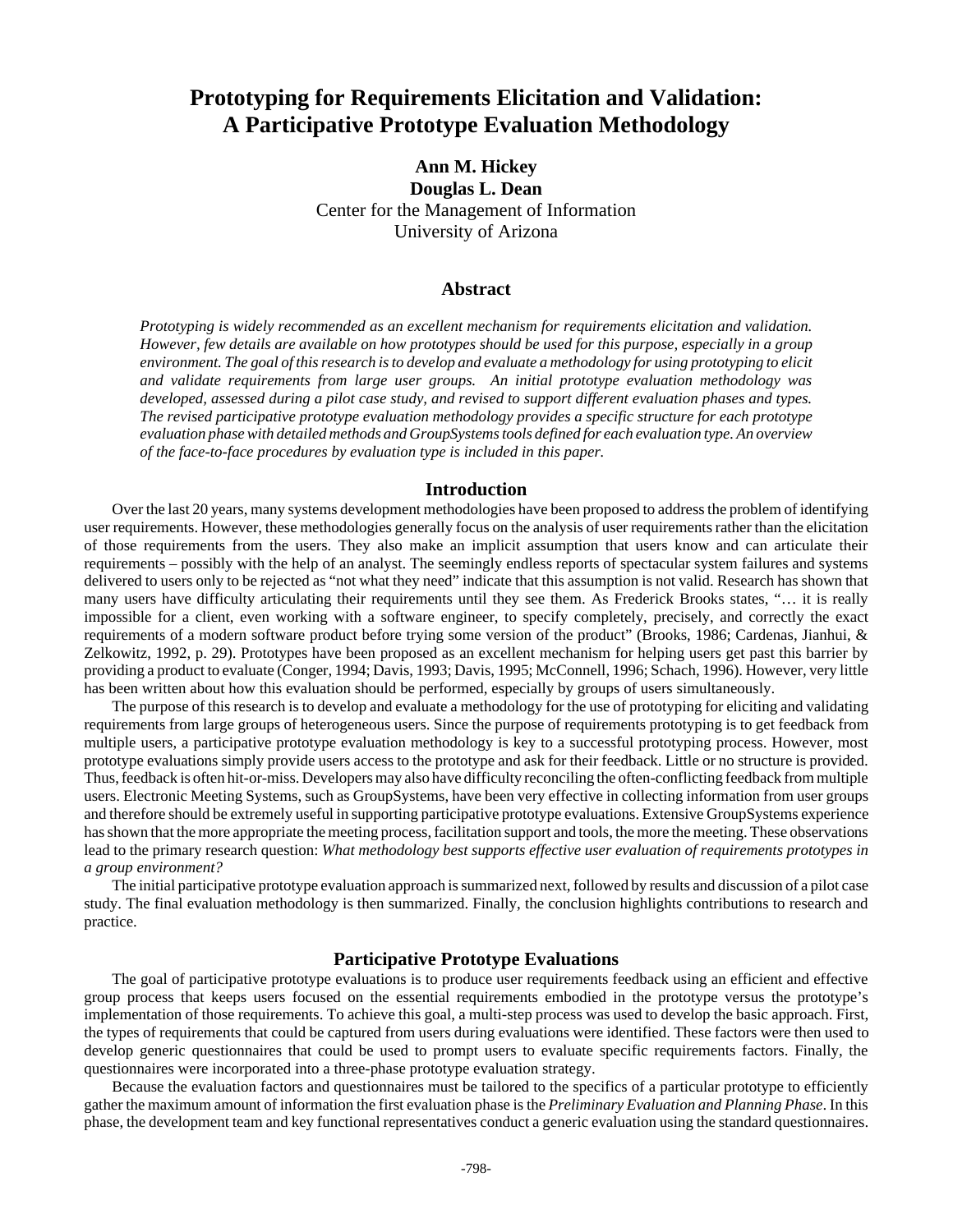This evaluation provides some feedback to the developers, but, more importantly, helps the developers understand the evaluation process so that they can adequately tailor the process and the questionnaires for the second phase of evaluation — the *Face-to-Face User Evaluation Phase*. A face-to-face evaluation addresses the following items:

- 1. Meeting introduction to explain the purpose and focus of the evaluation to the users.
- 2. Prototype overview and user training.
- 3. Scenario evaluation where users execute specific scenarios and evaluate the prototype using the tailored questionnaire.
- 4. Summary prototype evaluation where users explore the prototype in an unstructured manner, recording their evaluations using the comprehensive system questionnaire. The goal of these two steps is to elicit new/missing requirements using the questionnaires as a checklist to ensure users consider all requirements.
- 5. Joint user review, analysis, integration, and prioritization of user assessments and requirements identified during the prototype evaluation.

The third phase is a *Distributed User Evaluation Phase*. This type of evaluation is limited to scenario evaluations, questionnaire completion, and unstructured user comments. Although a distributed evaluation lacks the richness of the face-toface user evaluation and provides no mechanism for integrating the evaluation results, the distributed evaluation can be a costeffective approach as long as some mechanism is provided for resolving conflicting evaluations.

#### **Results**

The proposed participative prototype evaluation approach was assessed during a pilot case study of two Department of Defense prototype evaluations. The evaluations were conducted with a small group of approximately eight decision-makers, developers, and users. As anticipated, there were some problems with the prototype evaluation caused by the small group, its mix of decision-makers and users, and the limited time available because of scheduling constraints. However, even with these problems, the prototype evaluations clearly showed the power of prototyping for requirements elicitation and provided a valuable learning experience for the evaluation process itself. The results of these evaluations are summarized next.

The average rating on all evaluation questions was 3.30 (of 5) for the first prototype and 3.48 for the second with 46 requirements identified for the first prototype and 41 requirements for the second. A detailed review of the ratings and requirements showed consistent evaluations by users, i.e., low ratings were usually accompanied by several important requirements problems. High ratings had fewer or less important requirements identified.

The major problem experienced during the evaluation was that the cognitive load on the users seemed to be excessive. Users were expected to learn the prototype system, execute a scenario using that system, learn the GroupSystems tools for recording their comments, and switch between the prototype and GroupSystems as they were evaluating the prototype. Users also had a difficult time identifying the appropriate question to record their comments. In fact, during some phases of the evaluation, users resorted to verbal discussions and did not record their comments in the questionnaire at all.

A second problem was that evaluation process switched between demonstrations and scenario walk-throughs by developers and the planned user evaluation of the scenarios and prototype. In many cases, it appeared that the users did not have the expertise to evaluate the prototype on their own or that the prototype was not complete enough for them to do so.

### **Discussion**

The lessons learned during the pilot case study are briefly summarized below.

- 1. *Process Simplification.* The main lesson learned from the prototype evaluations was that the process needed to be greatly simplified. The overall cognitive load needed to be significantly reduced.
- 2. *Technographer Support.* The addition of a technographer to capture requirements during verbal discussions would also be extremely helpful.
- 3. *Reduced Evaluation Structure.* Most importantly, the evaluation methodology needed to be refined to support the three phases of group problem solving: divergence, convergence, and consensus building. The initial approach jumped directly to convergence by using a highly structured questionnaire to guide the evaluation. Users seemed very uncomfortable with this degree of structure during the early evaluation phases. They seemed to prefer a divergent, free-form system evaluation process before beginning structured scenario evaluations.
- 4. *Tailored Evaluations.* It also became apparent during the evaluations that to maximize process efficiency and effectiveness, the evaluation activities must be carefully tailored to the maturity of the prototype and level of user familiarity with that prototype.
- 5. *Required Evaluation Time.* Most importantly, the facilitator must allow sufficient time for the entire evaluation session, especially for the assessment and joint integration of any proposed requirements. Requirements integration and validation is the primary benefit of face-to-face evaluations.

## **Participative Evaluation Methodology**

The final participative prototype evaluation methodology addresses the concerns identified during the pilot study. It recommends a specific structure for each prototype evaluation phase with detailed methods and supporting GroupSystems tools